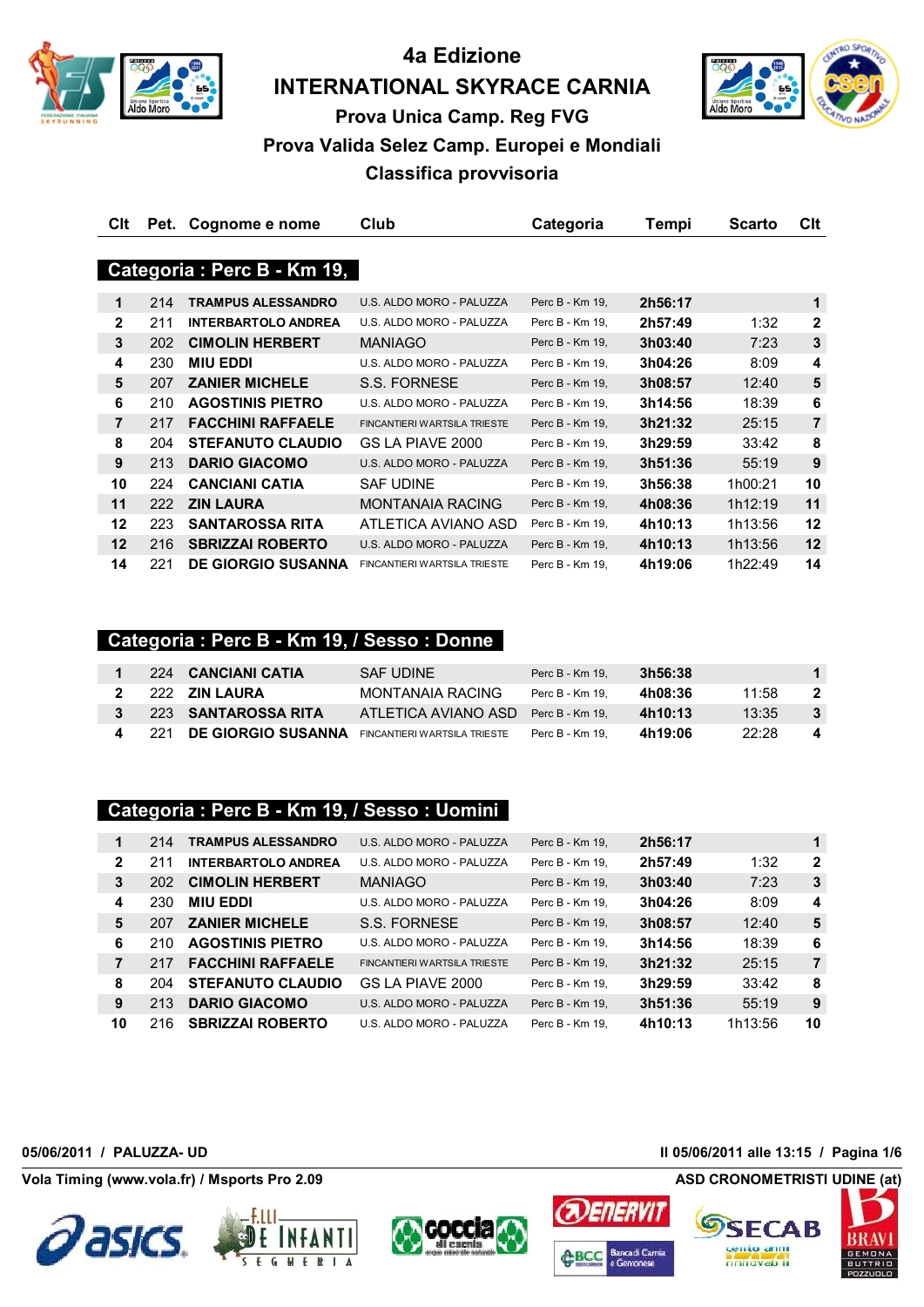



| Clt            |                | Pet. Cognome e nome          | Club                                                | Categoria       | Tempi   | <b>Scarto</b> | C <sub>it</sub> |
|----------------|----------------|------------------------------|-----------------------------------------------------|-----------------|---------|---------------|-----------------|
|                |                |                              |                                                     |                 |         |               |                 |
|                |                | Categoria: Perc A - Km 24,   |                                                     |                 |         |               |                 |
| 1              | 3              | <b>MAMLEEV MIKHAIL</b>       | VALETUDO SKYRUNNING ITALIA                          | Perc A - Km 24, | 2h42:00 |               | $\mathbf 1$     |
| $\mathbf{2}$   | 1              | <b>MORASSI ALESSANDRO</b>    | U.S. ALDO MORO - PALUZZA                            | Perc A - Km 24, | 2h42:25 | 25            | $\mathbf 2$     |
| $\mathbf{3}$   | 4              | <b>BETTEGA CLAUDIO</b>       | <b>U.S. PRIMIERO</b>                                | Perc A - Km 24, | 2h45:25 | 3:25          | 3               |
| 4              | 9              | <b>NARDINI MARCO</b>         | POLISPORTIVA TIMAUCLEULIS                           | Perc A - Km 24, | 2h55:10 | 13:10         | 4               |
| 5              | 8              | <b>DANELUTTI ALEX</b>        | U.S. ALDO MORO - PALUZZA                            | Perc A - Km 24, | 2h56:06 | 14:06         | 5               |
| 6              | $\overline{2}$ | <b>LARGER PAOLO</b>          | <b>G.S.HARTMANN WHITE FOX</b>                       | Perc A - Km 24. | 2h56:27 | 14:27         | 6               |
| $\overline{7}$ | 6              | <b>PUNTEL FABRIZIO</b>       | ATLETICA SAPPADA PLODN                              | Perc A - Km 24, | 2h56:57 | 14:57         | $\overline{7}$  |
| 8              | 11             | <b>MOROCUTTI GIONNI</b>      | U.S. ALDO MORO - PALUZZA                            | Perc A - Km 24, | 2h57:33 | 15:33         | 8               |
| 9              | 12             | <b>MOROCUTTI ANTONELLO</b>   | U.S. ALDO MORO - PALUZZA                            | Perc A - Km 24, | 2h58:23 | 16:23         | 9               |
| 10             | 5              | <b>GIOVANELLI NICOLA</b>     | <b>U.S. PRIMIERO</b>                                | Perc A - Km 24, | 3h01:27 | 19:27         | 10              |
| 11             | 96             | <b>CARGNELUTTI DIEGO</b>     | <b>GEMONA DEL FRIULI</b>                            | Perc A - Km 24, | 3h03:10 | 21:10         | 11              |
| 12             | 81             | <b>LAZZARO ARON</b>          | G.S. PAVIONE A.S.D.                                 | Perc A - Km 24, | 3h03:21 | 21:21         | 12              |
| 13             | 16             |                              | <b>ENGLARO GIAN PAOLO POLISPORTIVA TIMAUCLEULIS</b> | Perc A - Km 24, | 3h03:40 | 21:40         | 13              |
| 14             | 146            | <b>PIVETTA FEDERICO</b>      | POLISPORTIVA MONTEREALE                             | Perc A - Km 24, | 3h08:23 | 26:23         | 14              |
| 15             | 15             | <b>LAZZARA PAOLO</b>         | U.S. ALDO MORO - PALUZZA                            | Perc A - Km 24, | 3h08:56 | 26:56         | 15              |
| 16             | 66             | <b>LAZZARA MIRCO</b>         | U.S. ALDO MORO - PALUZZA                            | Perc A - Km 24, | 3h10:17 | 28:17         | 16              |
| 17             | 138            | <b>GASPARINI TIZIANO</b>     | <b>VALETUDO SKYRUNNING</b>                          | Perc A - Km 24, | 3h14:35 | 32:35         | 17              |
| 18             | 132            | <b>DE BIASIO GIACOMO</b>     | POLISPORTIVA MONTEREALE                             | Perc A - Km 24, | 3h17:28 | 35:28         | 18              |
| 19             | 53             | <b>CHIAVEDALE CRISTIAN</b>   | S.S. FORNESE - KI.CO.SYS.                           | Perc A - Km 24, | 3h18:31 | 36:31         | 19              |
| 20             | 82             | <b>MENEGHEL DANIELE</b>      | G.S. PAVIONE A.S.D.                                 | Perc A - Km 24, | 3h18:53 | 36:53         | 20              |
| 21             | 19             | <b>CUCCHIARO LIVIO</b>       | U.S. ALDO MORO - PALUZZA                            | Perc A - Km 24, | 3h19:24 | 37:24         | 21              |
| 22             | 173            | <b>MENEGHEL LUCIANO</b>      | <b>FOLLINA</b>                                      | Perc A - Km 24, | 3h19:32 | 37:32         | 22              |
| 23             | 102            | <b>GARIBALDI LAVINIA</b>     | POLISPORTIVA TIMAUCLEULIS                           | Perc A - Km 24, | 3h19:57 | 37:57         | 23              |
| 24             | 163            | <b>DE BIASIO MAX</b>         | POLISPORTIVA MONTEREALE                             | Perc A - Km 24, | 3h20:04 | 38:04         | 24              |
| 25             | 26             | <b>DELLA PIETRA FABIO</b>    | U.S. ALDO MORO - PALUZZA                            | Perc A - Km 24, | 3h20:17 | 38:17         | 25              |
| 26             | 58             | <b>BOSCHIAN BAILO MATTEO</b> | <b>MONTANAIA RACING</b>                             | Perc A - Km 24, | 3h21:08 | 39:08         | 26              |
| 27             | 101            | <b>ROMANIN PAOLA</b>         | U.S. ALDO MORO - PALUZZA                            | Perc A - Km 24, | 3h21:16 | 39:16         | 27              |
| 28             | 190            | <b>GRAY DONNIE</b>           | <b>USAF</b>                                         | Perc A - Km 24, | 3h22:04 | 40:04         | 28              |
| 29             | 92             | <b>PIZZINAT DINO</b>         | VIGILI DEL FUOCO BELLUNO                            | Perc A - Km 24, | 3h22:55 | 40:55         | 29              |
| 30             | 18             | <b>ANDREUTTI LUCA</b>        | U.S. ALDO MORO - PALUZZA                            | Perc A - Km 24, | 3h23:54 | 41:54         | 30              |
| 31             | 79             | <b>GORTAN ALBERTO</b>        | <b>CARNIATLETICA</b>                                | Perc A - Km 24, | 3h24:13 | 42:13         | 31              |
| 32             | 103            | <b>SENIK JENNIFER</b>        | U.S. ALDO MORO PALUZZA Perc A - Km 24,              |                 | 3h24:16 | 42:16         | 32              |
| 33             |                | 160 VENIER MARCO             | <b>MONTANAIA RACING</b>                             | Perc A - Km 24, | 3h24:30 | 42:30         | 33 <sub>o</sub> |
| 34             | 20             | <b>CIMENTI GAETANO</b>       | CARNIATLETICA                                       | Perc A - Km 24, | 3h26:06 | 44:06         | 34              |
| 35             | 94             | <b>BUBISUTTI PAOLO</b>       | <b>CARNIATLETICA</b>                                | Perc A - Km 24, | 3h27:00 | 45:00         | 35              |
| 36             | 142            | <b>POSOCCO PAOLO</b>         | <b>MONTANAIA RACING</b>                             | Perc A - Km 24, | 3h28:58 | 46:58         | 36              |
| 37             | 21             | <b>SEGRADO MARCO</b>         | U.S. ALDO MORO - PALUZZA                            | Perc A - Km 24, | 3h29:32 | 47:32         | 37              |
| 38             | 140            | <b>ANDRIANI ANDREA</b>       | <b>DOLOMITI SKIALP</b>                              | Perc A - Km 24, | 3h30:09 | 48:09         | 38              |
| 39             | 135            | <b>FURLAN ALBERTO</b>        | NUOVA ATLETICA 3 COMUNI                             | Perc A - Km 24, | 3h32:30 | 50:30         | 39              |
| 40             | 52             | <b>DEL ZOTTO STEFANO</b>     | G.S.A. PULFERO                                      | Perc A - Km 24, | 3h33:10 | 51:10         | 40              |
| 41             | 39             | <b>BLANZAN RUDY</b>          | S.S. VELOX PAULARO                                  | Perc A - Km 24, | 3h34:30 | 52:30         | 41              |
| 42             | 68             | <b>SCARSINI GIULIO</b>       | CARNIATLETICA                                       | Perc A - Km 24, | 3h34:50 | 52:50         | 42              |







**05/06/2011 / PALUZZA- UD Il 05/06/2011 alle 13:15 / Pagina 2/6**

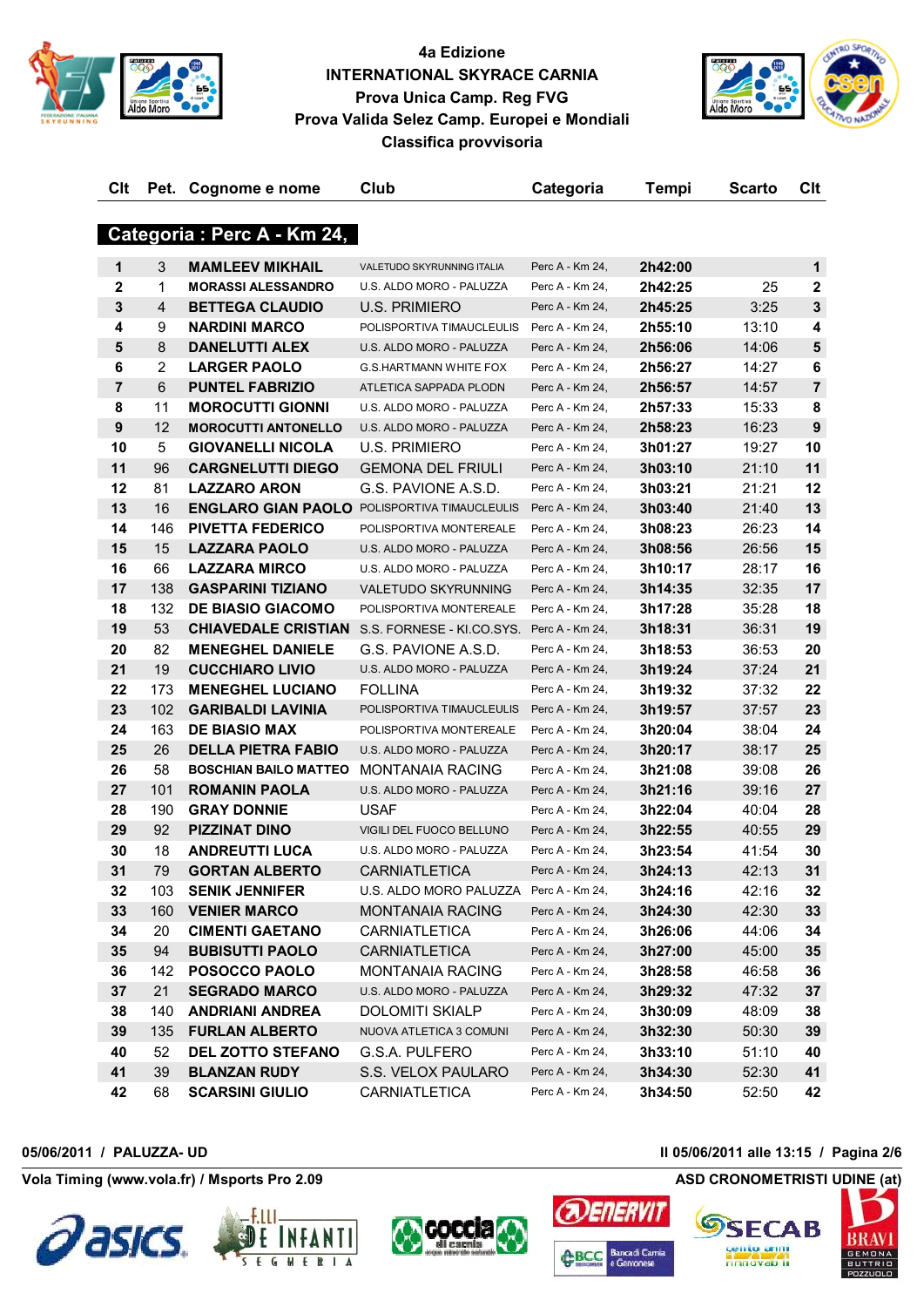



| <b>Clt</b> | Pet. | Cognome e nome                            | Club                                          | Categoria       | Tempi   | <b>Scarto</b> | Clt |
|------------|------|-------------------------------------------|-----------------------------------------------|-----------------|---------|---------------|-----|
| 43         | 86   | <b>COCEANO FRANCESCO ASD TREMENDI RUN</b> |                                               | Perc A - Km 24, | 3h35:05 | 53:05         | 43  |
| 44         | 164  | <b>MARTINIS AURELIO</b>                   | <b>ATLETICA BUIA</b>                          | Perc A - Km 24, | 3h36:08 | 54:08         | 44  |
| 45         | 155  | <b>ZULLATO IVANO</b>                      | ATL. MOTTENSE                                 | Perc A - Km 24, | 3h37:43 | 55:43         | 45  |
| 46         | 88   | <b>SANTAROSSA RICCARDO</b>                | <b>PORDENONE</b>                              | Perc A - Km 24, | 3h38:42 | 56:42         | 46  |
| 47         | 93   | <b>ORLANDO PAOLO</b>                      | U.S. ALDO MORO - PALUZZA                      | Perc A - Km 24, | 3h39:51 | 57:51         | 47  |
| 48         | 106  | <b>MENEAN LUIGINA</b>                     | POLISPORTIVA TIMAUCLEULIS                     | Perc A - Km 24, | 3h41:09 | 59:09         | 48  |
| 49         | 188  | <b>TARUSSIO GIOVANNI</b>                  | S.S. VELOX PAULARO                            | Perc A - Km 24, | 3h41:11 | 59:11         | 49  |
| 50         | 136  | <b>DE REGGI DARIO</b>                     | U.S. ALDO MORO - PALUZZA                      | Perc A - Km 24, | 3h42:08 | 1h00:08       | 50  |
| 51         | 147  | <b>VISINTINI MARCO</b>                    | U.S. ALDO MORO-PALUZZA Perc A - Km 24,        |                 | 3h43:23 | 1h01:23       | 51  |
| 52         | 176  | <b>CESCUTTI FLAVIO</b>                    | <b>CSI COMEGLIANS</b>                         | Perc A - Km 24, | 3h43:24 | 1h01:24       | 52  |
| 53         | 54   | <b>CABBAI CLAUDIO</b>                     | <b>JALMICCO CORSE ASD</b>                     | Perc A - Km 24, | 3h43:46 | 1h01:46       | 53  |
| 53         | 43   | <b>BRUMAT RICCARDO</b>                    | <b>G.S. AQUILEIA</b>                          | Perc A - Km 24, | 3h43:46 | 1h01:46       | 53  |
| 55         | 62   | <b>NASSIMBENI PAOLO</b>                   | U.S. ALDO MORO - PALUZZA                      | Perc A - Km 24, | 3h43:48 | 1h01:48       | 55  |
| 56         | 72   | <b>DE CRIGNIS GRAZIANO</b>                | U.S. ALDO MORO - PALUZZA                      | Perc A - Km 24, | 3h44:36 | 1h02:36       | 56  |
| 57         | 85   | <b>LIRA GIANCARLO</b>                     | I FAVOLENZE                                   | Perc A - Km 24, | 3h44:45 | 1h02:45       | 57  |
| 58         | 162  | <b>RINALDI GIUSEPPE</b>                   | AVIS SESTO AL REGHENA                         | Perc A - Km 24, | 3h44:51 | 1h02:51       | 58  |
| 59         | 156  | <b>CAPOSASSI HERBERT</b>                  | S.S. FORNESE                                  | Perc A - Km 24, | 3h46:04 | 1h04:04       | 59  |
| 60         | 186  | <b>URBAN PAOLO</b>                        | S. S. FORNESE                                 | Perc A - Km 24, | 3h47:25 | 1h05:25       | 60  |
| 61         | 166  | <b>FERUZZI ALBERTO</b>                    | POLISPORTIVA MONTEREALE                       | Perc A - Km 24, | 3h49:44 | 1h07:44       | 61  |
| 62         | 63   | <b>ROMANO MATTEO</b>                      | POLISPORTIVA TIMAUCLEULIS Perc A - Km 24,     |                 | 3h49:57 | 1h07:57       | 62  |
| 63         | 41   | <b>CACITTI MASSIMILIANO S. S. FORNESE</b> |                                               | Perc A - Km 24, | 3h50:50 | 1h08:50       | 63  |
| 64         | 167  | <b>TOFFOLI PIERO</b>                      | <b>PORDENONE</b>                              | Perc A - Km 24, | 3h51:22 | 1h09:22       | 64  |
| 65         | 47   | <b>OLIVOTTO RENATO</b>                    | <b>MARCIATORI CALALZO</b>                     | Perc A - Km 24, | 3h51:28 | 1h09:28       | 65  |
| 66         | 128  | <b>CAO IVAN</b>                           | SCUOLA MARATONA VITTORIO VENET                | Perc A - Km 24, | 3h52:43 | 1h10:43       | 66  |
| 67         | 64   | <b>CORTOLEZZIS FABRIZIO</b>               | POLISPORTIVA TIMAUCLEULIS                     | Perc A - Km 24, | 3h52:49 | 1h10:49       | 67  |
| 68         | 179  | <b>MION ALESSANDRO</b>                    | ATLETICA VALDOBBIADENE G.S.A.                 | Perc A - Km 24, | 3h55:37 | 1h13:37       | 68  |
| 69         | 133  | <b>BELLINA LICIO</b>                      | MIORBESOI - AMPEZZO                           | Perc A - Km 24, | 3h59:33 | 1h17:33       | 69  |
| 70         | 73   | <b>BOSCOLO CARLO</b>                      | ALTETICA RIVIERA DEL BRENTA                   | Perc A - Km 24, | 3h59:53 | 1h17:53       | 70  |
| 71         | 104  | <b>ROSSI FRANCESCA</b>                    | SCI CLUB PONTE NELLE ALPI                     | Perc A - Km 24, | 4h00:27 | 1h18:27       | 71  |
| 72         | 124  | <b>PERUZZO FULVIO</b>                     | ATL. SAN MARTINO COOP CASARSA Perc A - Km 24, |                 | 4h00:56 | 1h18:56       | 72  |
| 73         | 95   | <b>MICOLI VICTOR</b>                      | U.S. OVARO                                    | Perc A - Km 24, | 4h01:45 | 1h19:45       | 73  |
| 74         | 171  | <b>PROSDOCIMO STEFANO</b>                 | <b>VALDOBBIADENE</b>                          | Perc A - Km 24, | 4h03:04 | 1h21:04       | 74  |
| 75         | 74   | <b>CORBA ALBERTO</b>                      | ATLETICA RIVIERA DEL BRENTA                   | Perc A - Km 24, | 4h04:17 | 1h22:17       | 75  |
| 75         | 42   | <b>BALLATTORE FABIO</b>                   | G.S. AQUILEIA                                 | Perc A - Km 24, | 4h04:17 | 1h22:17       | 75  |
| 77         | 108  | <b>FINIZIO ANNA</b>                       | CARNIATLETICA TOLMEZZO                        | Perc A - Km 24, | 4h06:06 | 1h24:06       | 77  |
| 78         | 36   | <b>DE CANEVA STEFANO</b>                  | C.S.I. OVARO                                  | Perc A - Km 24, | 4h08:20 | 1h26:20       | 78  |
| 79         | 83   | <b>URAMONTI RICCARDO</b>                  | SANTA LUCIA DI PIAVE                          | Perc A - Km 24, | 4h11:08 | 1h29:08       | 79  |
| 80         | 177  | <b>VUAN ALESSANDRO</b>                    | PENTATLETICA                                  | Perc A - Km 24, | 4h11:17 | 1h29:17       | 80  |
| 81         | 137  | <b>BARADELLO LUCA</b>                     | ATLETICA BUJA                                 | Perc A - Km 24, | 4h13:24 | 1h31:24       | 81  |
| 82         | 144  | <b>GRECO DOMENICO</b>                     | ATHLETIC CLUB APICILIA                        | Perc A - Km 24, | 4h13:42 | 1h31:42       | 82  |
| 83         | 134  | <b>CONARDI DAVIDE</b>                     | NUOVA ATLETICA 3 COMUNI                       | Perc A - Km 24, | 4h14:42 | 1h32:42       | 83  |
| 84         | 80   | <b>NAZZI FRANCESCO</b>                    | G.S. ALPINI UDINE                             | Perc A - Km 24, | 4h17:14 | 1h35:14       | 84  |
| 85         | 77   | <b>SCREM OTHMAR</b>                       | S.S. VELOX PAULARO                            | Perc A - Km 24, | 4h18:01 | 1h36:01       | 85  |
| 86         | 23   | <b>GOSPARINI ANDREA</b>                   | G.S. AQUILEIA                                 | Perc A - Km 24, | 4h18:14 | 1h36:14       | 86  |
| 87         | 189  | <b>MARTINIS DANIELE</b>                   | MONTANAIA RACING                              | Perc A - Km 24, | 4h19:01 | 1h37:01       | 87  |

**Vola Timing (www.vola.fr) / Msports Pro 2.09 ASD CRONOMETRISTI UDINE (at)**







**ABCC** 

**05/06/2011 / PALUZZA- UD Il 05/06/2011 alle 13:15 / Pagina 3/6**



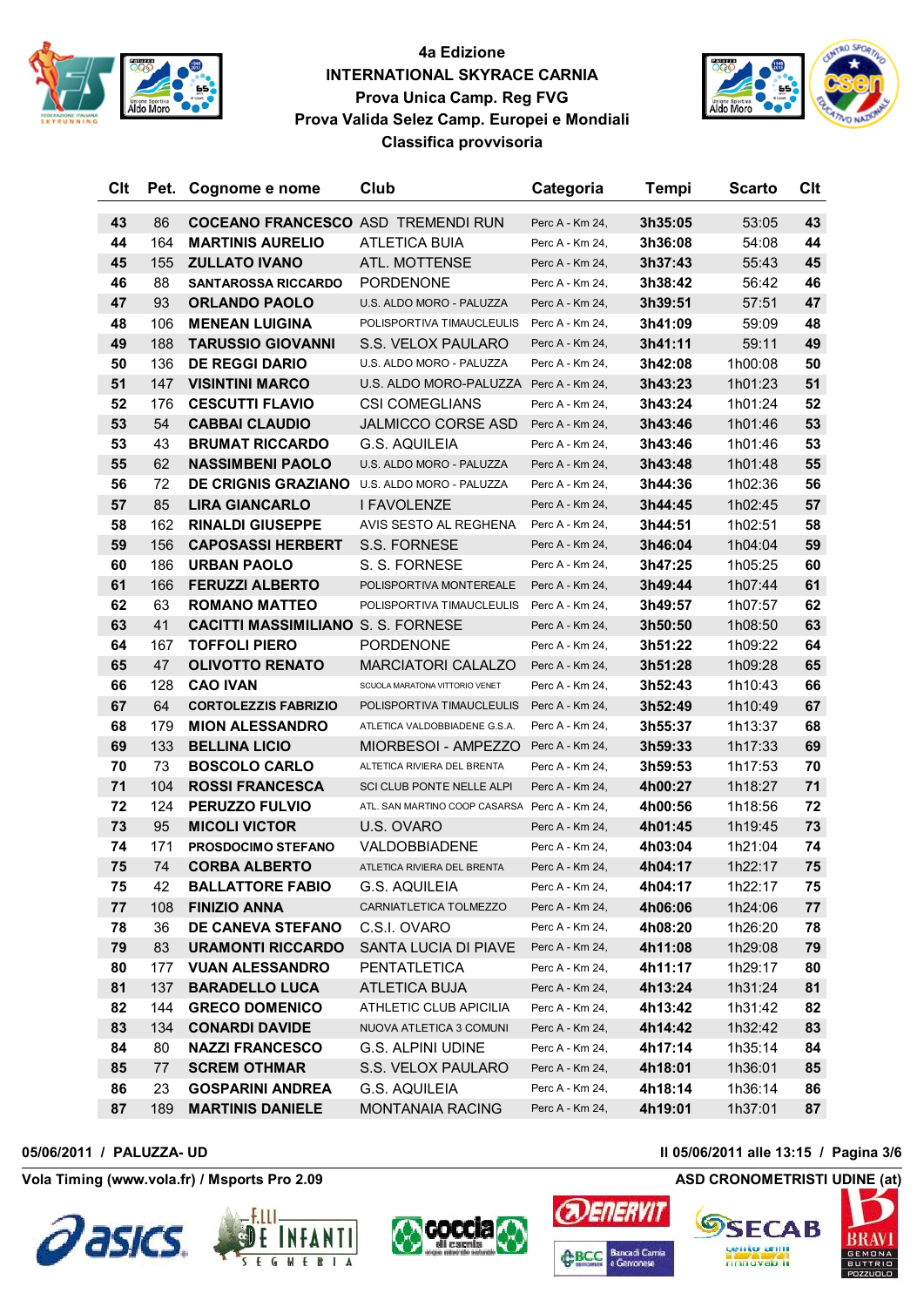



| Clt | Pet. | Cognome e nome           | Club                              | Categoria       | Tempi   | <b>Scarto</b> | Clt |
|-----|------|--------------------------|-----------------------------------|-----------------|---------|---------------|-----|
|     |      |                          |                                   |                 |         |               |     |
| 88  | 117  | <b>CICUTIN LARA</b>      | G.S.D. VAL ROSANDRA TRIESTE       | Perc A - Km 24. | 4h19:27 | 1h37:27       | 88  |
| 89  | 91   | <b>GORTANI MICHELE</b>   | U.S. ALDO MORO - PALUZZA          | Perc A - Km 24. | 4h19:47 | 1h37:47       | 89  |
| 90  | 29   | <b>VENTURA GIUSEPPE</b>  | TRIATHLON TRENTINO                | Perc A - Km 24. | 4h20:00 | 1h38:00       | 90  |
| 91  | 127  | <b>CODUTTI EMILIANO</b>  | <b>PASSONS</b>                    | Perc A - Km 24. | 4h20:06 | 1h38:06       | 91  |
| 92  | 105  | <b>ZANETEL ANNALISA</b>  | U.S. PRIMIERO                     | Perc A - Km 24. | 4h20:37 | 1h38:37       | 92  |
| 93  | 187  | <b>URBAN VALTER</b>      | s. S. FORNESE                     | Perc A - Km 24. | 4h23:31 | 1h41:31       | 93  |
| 94  | 125  | <b>DAL BIANCO PIETRO</b> | <b>CONEGLIANO</b>                 | Perc A - Km 24. | 4h24:08 | 1h42:08       | 94  |
| 95  | 45   | <b>SARTOR MAURIZIO</b>   | OLYMPIC TEAM CHIARANO             | Perc A - Km 24. | 4h25:13 | 1h43:13       | 95  |
| 96  | 14   | <b>MANTELLI FABRIZIO</b> | <b>VALETUDO SKYRUNNING ITALIA</b> | Perc A - Km 24. | 4h26:32 | 1h44:32       | 96  |
| 97  | 129  | <b>VISENTINI ENRICO</b>  | <b>G.S.A PULFERO</b>              | Perc A - Km 24. | 4h27:16 | 1h45:16       | 97  |

## **Categoria : Perc A - Km 24, / Sesso : Donne**

| 1 | 102 | <b>GARIBALDI LAVINIA</b> | POLISPORTIVA TIMAUCLEULIS              | Perc A - Km 24. | 3h19:57 |         | 1              |
|---|-----|--------------------------|----------------------------------------|-----------------|---------|---------|----------------|
| 2 | 101 | <b>ROMANIN PAOLA</b>     | U.S. ALDO MORO - PALUZZA               | Perc A - Km 24. | 3h21:16 | 1:19    | 2              |
| 3 | 103 | <b>SENIK JENNIFER</b>    | U.S. ALDO MORO PALUZZA Perc A - Km 24, |                 | 3h24:16 | 4:19    | 3              |
| 4 | 106 | <b>MENEAN LUIGINA</b>    | POLISPORTIVA TIMAUCLEULIS              | Perc A - Km 24. | 3h41:09 | 21:12   | 4              |
| 5 | 104 | <b>ROSSI FRANCESCA</b>   | <b>SCI CLUB PONTE NELLE ALPI</b>       | Perc A - Km 24. | 4h00:27 | 40:30   | 5              |
| 6 | 108 | <b>FINIZIO ANNA</b>      | CARNIATLETICA TOLMEZZO                 | Perc A - Km 24. | 4h06:06 | 46:09   | 6              |
|   | 117 | <b>CICUTIN LARA</b>      | <b>G.S.D. VAL ROSANDRA TRIESTE</b>     | Perc A - Km 24, | 4h19:27 | 59:30   | $\overline{7}$ |
| 8 | 105 | <b>ZANETEL ANNALISA</b>  | U.S. PRIMIERO                          | Perc A - Km 24. | 4h20:37 | 1h00:40 | 8              |

### **Categoria : Perc A - Km 24, / Sesso : Uomini**

| 1            | 3              | <b>MAMLEEV MIKHAIL</b>     | VALETUDO SKYRUNNING ITALIA    | Perc A - Km 24, | 2h42:00 |       | 1              |
|--------------|----------------|----------------------------|-------------------------------|-----------------|---------|-------|----------------|
| $\mathbf{2}$ | 1              | <b>MORASSI ALESSANDRO</b>  | U.S. ALDO MORO - PALUZZA      | Perc A - Km 24, | 2h42:25 | 25    | 2              |
| 3            | 4              | <b>BETTEGA CLAUDIO</b>     | U.S. PRIMIERO                 | Perc A - Km 24, | 2h45:25 | 3:25  | 3              |
| 4            | 9              | <b>NARDINI MARCO</b>       | POLISPORTIVA TIMAUCLEULIS     | Perc A - Km 24. | 2h55:10 | 13:10 | 4              |
| 5            | 8              | <b>DANELUTTI ALEX</b>      | U.S. ALDO MORO - PALUZZA      | Perc A - Km 24. | 2h56:06 | 14:06 | 5              |
| 6            | $\overline{2}$ | <b>LARGER PAOLO</b>        | <b>G.S.HARTMANN WHITE FOX</b> | Perc A - Km 24, | 2h56:27 | 14:27 | 6              |
| 7            | 6              | <b>PUNTEL FABRIZIO</b>     | ATLETICA SAPPADA PLODN        | Perc A - Km 24, | 2h56:57 | 14:57 | $\overline{7}$ |
| 8            | 11             | <b>MOROCUTTI GIONNI</b>    | U.S. ALDO MORO - PALUZZA      | Perc A - Km 24, | 2h57:33 | 15:33 | 8              |
| 9            | 12             | <b>MOROCUTTI ANTONELLO</b> | U.S. ALDO MORO - PALUZZA      | Perc A - Km 24, | 2h58:23 | 16:23 | 9              |
| 10           | 5              | <b>GIOVANELLI NICOLA</b>   | U.S. PRIMIERO                 | Perc A - Km 24, | 3h01:27 | 19:27 | 10             |
| 11           | 96             | <b>CARGNELUTTI DIEGO</b>   | <b>GEMONA DEL FRIULI</b>      | Perc A - Km 24, | 3h03:10 | 21:10 | 11             |
| 12           | 81             | <b>LAZZARO ARON</b>        | G.S. PAVIONE A.S.D.           | Perc A - Km 24. | 3h03:21 | 21:21 | 12             |
| 13           | 16             | <b>ENGLARO GIAN PAOLO</b>  | POLISPORTIVA TIMAUCLEULIS     | Perc A - Km 24, | 3h03:40 | 21:40 | 13             |
| 14           | 146            | <b>PIVETTA FEDERICO</b>    | POLISPORTIVA MONTEREALE       | Perc A - Km 24, | 3h08:23 | 26:23 | 14             |
| 15           | 15             | <b>LAZZARA PAOLO</b>       | U.S. ALDO MORO - PALUZZA      | Perc A - Km 24. | 3h08:56 | 26:56 | 15             |
| 16           | 66             | <b>LAZZARA MIRCO</b>       | U.S. ALDO MORO - PALUZZA      | Perc A - Km 24. | 3h10:17 | 28:17 | 16             |
| 17           | 138            | <b>GASPARINI TIZIANO</b>   | <b>VALETUDO SKYRUNNING</b>    | Perc A - Km 24. | 3h14:35 | 32:35 | 17             |
| 18           | 132            | <b>DE BIASIO GIACOMO</b>   | POLISPORTIVA MONTEREALE       | Perc A - Km 24. | 3h17:28 | 35:28 | 18             |







### **05/06/2011 / PALUZZA- UD Il 05/06/2011 alle 13:15 / Pagina 4/6**

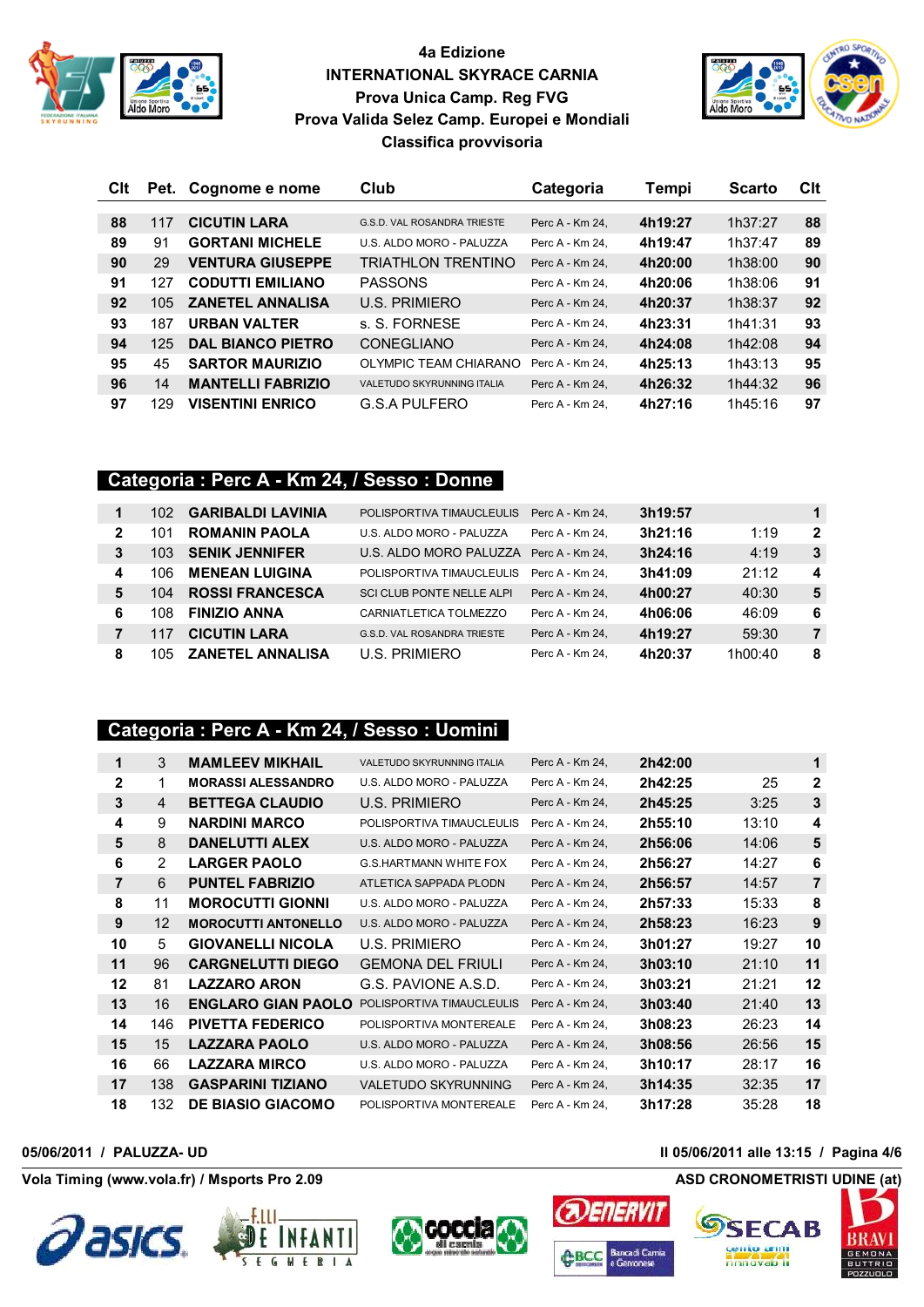



| Clt      | Pet.     | Cognome e nome                                    | Club                                       | Categoria       | Tempi   | <b>Scarto</b> | Clt      |
|----------|----------|---------------------------------------------------|--------------------------------------------|-----------------|---------|---------------|----------|
|          |          | <b>CHIAVEDALE CRISTIAN</b>                        |                                            |                 | 3h18:31 |               | 19       |
| 19       | 53<br>82 | <b>MENEGHEL DANIELE</b>                           | S.S. FORNESE - KI.CO.SYS. Perc A - Km 24,  |                 |         | 36:31         |          |
| 20       | 19       |                                                   | G.S. PAVIONE A.S.D.                        | Perc A - Km 24, | 3h18:53 | 36:53         | 20<br>21 |
| 21<br>22 | 173      | <b>CUCCHIARO LIVIO</b><br><b>MENEGHEL LUCIANO</b> | U.S. ALDO MORO - PALUZZA<br><b>FOLLINA</b> | Perc A - Km 24, | 3h19:24 | 37:24         | 22       |
|          |          |                                                   |                                            | Perc A - Km 24, | 3h19:32 | 37:32         |          |
| 23       | 163      | <b>DE BIASIO MAX</b>                              | POLISPORTIVA MONTEREALE                    | Perc A - Km 24, | 3h20:04 | 38:04         | 23       |
| 24       | 26       | <b>DELLA PIETRA FABIO</b>                         | U.S. ALDO MORO - PALUZZA                   | Perc A - Km 24, | 3h20:17 | 38:17         | 24       |
| 25       | 58       | <b>BOSCHIAN BAILO MATTEO</b>                      | <b>MONTANAIA RACING</b>                    | Perc A - Km 24, | 3h21:08 | 39:08         | 25       |
| 26       | 190      | <b>GRAY DONNIE</b>                                | <b>USAF</b>                                | Perc A - Km 24, | 3h22:04 | 40:04         | 26       |
| 27       | 92       | <b>PIZZINAT DINO</b>                              | VIGILI DEL FUOCO BELLUNO                   | Perc A - Km 24, | 3h22:55 | 40:55         | 27       |
| 28       | 18       | <b>ANDREUTTI LUCA</b>                             | U.S. ALDO MORO - PALUZZA                   | Perc A - Km 24, | 3h23:54 | 41:54         | 28       |
| 29       | 79       | <b>GORTAN ALBERTO</b>                             | <b>CARNIATLETICA</b>                       | Perc A - Km 24, | 3h24:13 | 42:13         | 29       |
| 30       | 160      | <b>VENIER MARCO</b>                               | <b>MONTANAIA RACING</b>                    | Perc A - Km 24, | 3h24:30 | 42:30         | 30       |
| 31       | 20       | <b>CIMENTI GAETANO</b>                            | <b>CARNIATLETICA</b>                       | Perc A - Km 24, | 3h26:06 | 44:06         | 31       |
| 32       | 94       | <b>BUBISUTTI PAOLO</b>                            | CARNIATLETICA                              | Perc A - Km 24, | 3h27:00 | 45:00         | 32       |
| 33       | 142      | POSOCCO PAOLO                                     | <b>MONTANAIA RACING</b>                    | Perc A - Km 24, | 3h28:58 | 46:58         | 33       |
| 34       | 21       | <b>SEGRADO MARCO</b>                              | U.S. ALDO MORO - PALUZZA                   | Perc A - Km 24, | 3h29:32 | 47:32         | 34       |
| 35       | 140      | <b>ANDRIANI ANDREA</b>                            | <b>DOLOMITI SKIALP</b>                     | Perc A - Km 24, | 3h30:09 | 48:09         | 35       |
| 36       | 135      | <b>FURLAN ALBERTO</b>                             | NUOVA ATLETICA 3 COMUNI                    | Perc A - Km 24. | 3h32:30 | 50:30         | 36       |
| 37       | 52       | <b>DEL ZOTTO STEFANO</b>                          | G.S.A. PULFERO                             | Perc A - Km 24, | 3h33:10 | 51:10         | 37       |
| 38       | 39       | <b>BLANZAN RUDY</b>                               | S.S. VELOX PAULARO                         | Perc A - Km 24, | 3h34:30 | 52:30         | 38       |
| 39       | 68       | <b>SCARSINI GIULIO</b>                            | <b>CARNIATLETICA</b>                       | Perc A - Km 24, | 3h34:50 | 52:50         | 39       |
| 40       | 86       | <b>COCEANO FRANCESCO ASD TREMENDI RUN</b>         |                                            | Perc A - Km 24, | 3h35:05 | 53:05         | 40       |
| 41       | 164      | <b>MARTINIS AURELIO</b>                           | <b>ATLETICA BUIA</b>                       | Perc A - Km 24, | 3h36:08 | 54:08         | 41       |
| 42       | 155      | <b>ZULLATO IVANO</b>                              | ATL. MOTTENSE                              | Perc A - Km 24, | 3h37:43 | 55:43         | 42       |
| 43       | 88       | <b>SANTAROSSA RICCARDO</b>                        | <b>PORDENONE</b>                           | Perc A - Km 24, | 3h38:42 | 56:42         | 43       |
| 44       | 93       | <b>ORLANDO PAOLO</b>                              | U.S. ALDO MORO - PALUZZA                   | Perc A - Km 24, | 3h39:51 | 57:51         | 44       |
| 45       | 188      | <b>TARUSSIO GIOVANNI</b>                          | S.S. VELOX PAULARO                         | Perc A - Km 24, | 3h41:11 | 59:11         | 45       |
| 46       | 136      | <b>DE REGGI DARIO</b>                             | U.S. ALDO MORO - PALUZZA                   | Perc A - Km 24, | 3h42:08 | 1h00:08       | 46       |
| 47       | 147      | <b>VISINTINI MARCO</b>                            | U.S. ALDO MORO-PALUZZA Perc A - Km 24,     |                 | 3h43:23 | 1h01:23       | 47       |
| 48       | 176      | <b>CESCUTTI FLAVIO</b>                            | <b>CSI COMEGLIANS</b>                      | Perc A - Km 24, | 3h43:24 | 1h01:24       | 48       |
| 49       | 54       | <b>CABBAI CLAUDIO</b>                             | <b>JALMICCO CORSE ASD</b>                  | Perc A - Km 24, | 3h43:46 | 1h01:46       | 49       |
| 49       | 43       | <b>BRUMAT RICCARDO</b>                            | <b>G.S. AQUILEIA</b>                       | Perc A - Km 24, | 3h43:46 | 1h01:46       | 49       |
| 51       | 62       | <b>NASSIMBENI PAOLO</b>                           | U.S. ALDO MORO - PALUZZA                   | Perc A - Km 24, | 3h43:48 | 1h01:48       | 51       |
| 52       | 72       | DE CRIGNIS GRAZIANO U.S. ALDO MORO - PALUZZA      |                                            | Perc A - Km 24, | 3h44:36 | 1h02:36       | 52       |
| 53       | 85       | <b>LIRA GIANCARLO</b>                             | I FAVOLENZE                                | Perc A - Km 24, | 3h44:45 | 1h02:45       | 53       |
| 54       | 162      | <b>RINALDI GIUSEPPE</b>                           | AVIS SESTO AL REGHENA                      | Perc A - Km 24, | 3h44:51 | 1h02:51       | 54       |
| 55       | 156      | <b>CAPOSASSI HERBERT</b>                          | S.S. FORNESE                               | Perc A - Km 24, | 3h46:04 | 1h04:04       | 55       |
| 56       | 186      | <b>URBAN PAOLO</b>                                | S. S. FORNESE                              | Perc A - Km 24, | 3h47:25 | 1h05:25       | 56       |
| 57       | 166      | <b>FERUZZI ALBERTO</b>                            | POLISPORTIVA MONTEREALE                    | Perc A - Km 24, | 3h49:44 | 1h07:44       | 57       |
| 58       | 63       | <b>ROMANO MATTEO</b>                              | POLISPORTIVA TIMAUCLEULIS Perc A - Km 24,  |                 | 3h49:57 | 1h07:57       | 58       |
| 59       | 41       | <b>CACITTI MASSIMILIANO S. S. FORNESE</b>         |                                            | Perc A - Km 24, | 3h50:50 | 1h08:50       | 59       |
| 60       | 167      | <b>TOFFOLI PIERO</b>                              | PORDENONE                                  | Perc A - Km 24, | 3h51:22 | 1h09:22       | 60       |
| 61       | 47       | <b>OLIVOTTO RENATO</b>                            | <b>MARCIATORI CALALZO</b>                  | Perc A - Km 24, | 3h51:28 | 1h09:28       | 61       |
| 62       | 128      | <b>CAO IVAN</b>                                   | SCUOLA MARATONA VITTORIO VENET             | Perc A - Km 24, | 3h52:43 | 1h10:43       | 62       |
| 63       | 64       | <b>CORTOLEZZIS FABRIZIO</b>                       | POLISPORTIVA TIMAUCLEULIS Perc A - Km 24,  |                 | 3h52:49 | 1h10:49       | 63       |

**Vola Timing (www.vola.fr) / Msports Pro 2.09 ASD CRONOMETRISTI UDINE (at)**







**ABCC** 

**05/06/2011 / PALUZZA- UD Il 05/06/2011 alle 13:15 / Pagina 5/6**